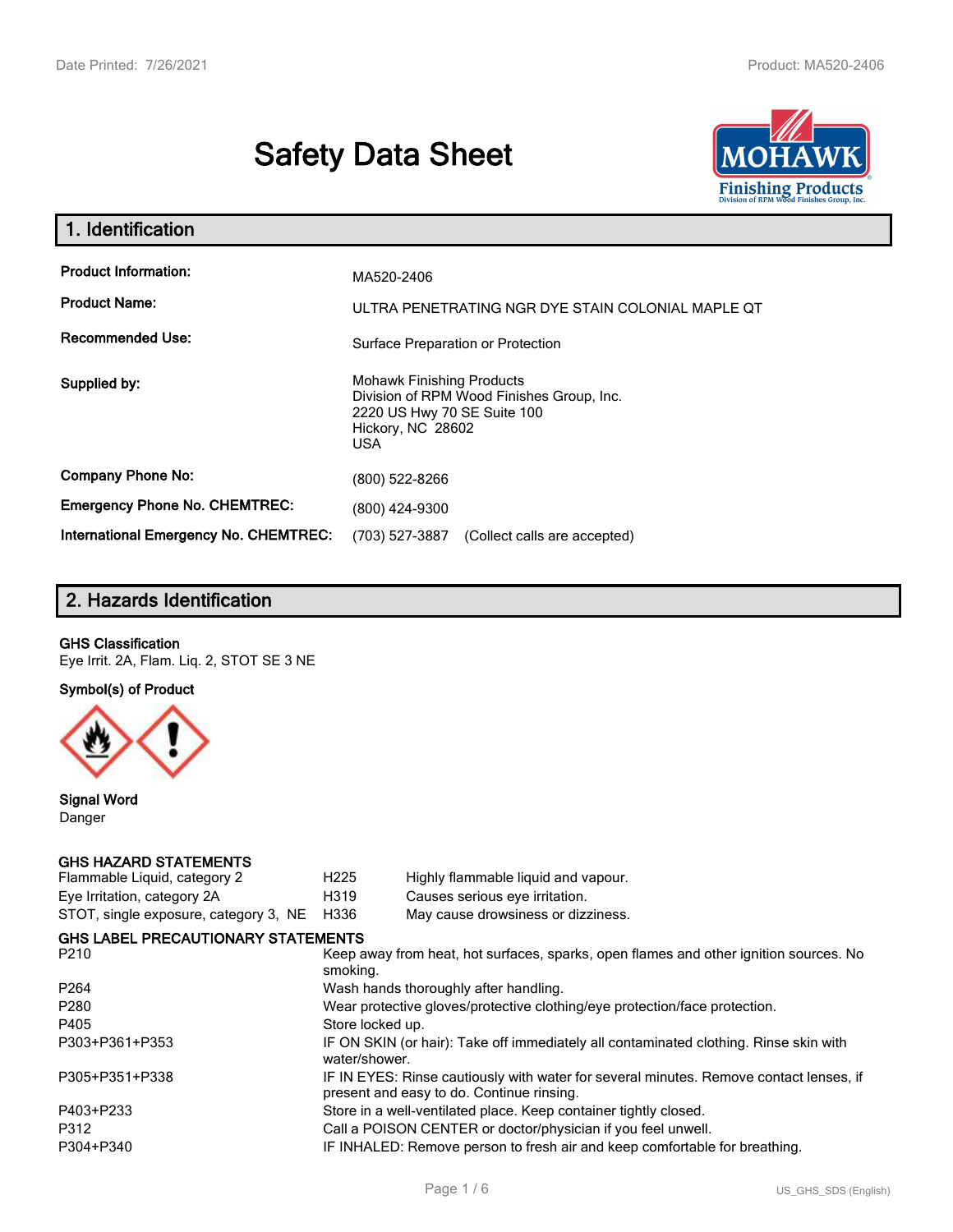| If eye irritation persists: Get medical advice/attention.      |
|----------------------------------------------------------------|
| Store in a well-ventilated place. Keep cool.                   |
| GHS SDS PRECAUTIONARY STATEMENTS                               |
| Ground/bond container and receiving equipment.                 |
| Use explosion-proof electrical/ventilating/lighting/equipment. |
| Use only non-sparking tools.                                   |
| Take precautionary measures against static discharge.          |
|                                                                |

## **3. Composition/Information on ingredients**

| <b>Chemical Name</b>              | CAS-No.   | <b>Wt.</b> % | <b>GHS Symbols</b>    | <b>GHS Statements</b> |
|-----------------------------------|-----------|--------------|-----------------------|-----------------------|
| acetone                           | 67-64-1   | 75-100       | GHS02-GHS07           | H225-302-319-332-336  |
| ethanol                           | 64-17-5   | $2.5 - 10$   | GHS02                 | H <sub>225</sub>      |
| ethoxypropanol                    | 1569-02-4 | $1.0 - 2.5$  | GHS02-GHS07           | H226-332-336          |
| propylene glycol monomethyl ether | 107-98-2  | $0.1 - 1.0$  | GHS02-GHS06-<br>GHS07 | H226-331-336          |

The exact percentage (concentration) of ingredients is being withheld as a trade secret.

The text for GHS Hazard Statements shown above (if any) is given in the "Other information" Section.

## **4. First-aid Measures**



FIRST AID - EYE CONTACT: IF IN EYES: Rinse cautiously with water for several minutes. Remove contact lenses, if present and easy to do. Continue rinsing. If eye irritation persists: Get medical advice/attention.

FIRST AID - SKIN CONTACT: IF ON SKIN (or hair): Take off immediately all contaminated clothing. Rinse skin with water/shower.

FIRST AID - INGESTION: IF SWALLOWED: rinse mouth. Do NOT induce vomiting. IF exposed or if you feel unwell: Call a POISON CENTER or doctor/physician.

FIRST AID - INHALATION: IF INHALED: Remove person to fresh air and keep comfortable for breathing.

## **5. Fire-fighting Measures**

**SPECIAL FIREFIGHTING PROCEDURES:** Evacuate all persons from the fire area to a safe location. Move non-burning material, as feasible, to a safe location as soon as possible. Fire fighters should be protected from potential explosion hazards while extinguishing the fire. Wear self-contained breathing apparatus (SCBA) and full fire-fighting protective clothing. Thoroughly decontaminate all protective equipment after use. Containers of this material may build up pressure if exposed to heat (fire). Use water spray to cool fire-exposed containers. Use water spray to disperse vapors if a spill or leak has not ignited. DO NOT extinguish a fire resulting from the flow of flammable liquid until the flow of the liquid is effectively shut off. This precaution will help prevent the accumulation of an explosive vapor-air mixture after the initial fire is extinguished.

**FIREFIGHTING EQUIPMENT:** This is a NFPA/OSHA Class 1B or less flammable liquid. Follow NFPA30, Chapter 16 for fire protection and fire suppression. Use a dry chemical, carbon dioxide, or similar ABC fire extinguisher for incipeint fires. Water may be used to cool and prevent rupture of containers that are exposed to heat from fire.

## **6. Accidental Release Measures**

#### **ENVIRONMENTAL MEASURES:** No Information

**STEPS TO BE TAKEN IN CASE MATERIAL IS RELEASED OR SPILLED:** Follow personal protective equipment recommendations found in Section VIII. Personal protective equipment needs must be evaluated based on information provided on this sheet and the special circumstances created by the spill including; the material spilled, the quantity of the spill, the area in which the spill occurred, and the training and the expertise of employees in the area responding to the spill. Never exceed any occupational exposure limits. Shut off ignition sources; including electrical equipment and flames. Do not allow smoking in the area. Do not allow the spilled product to enter public drainage system or open waterways.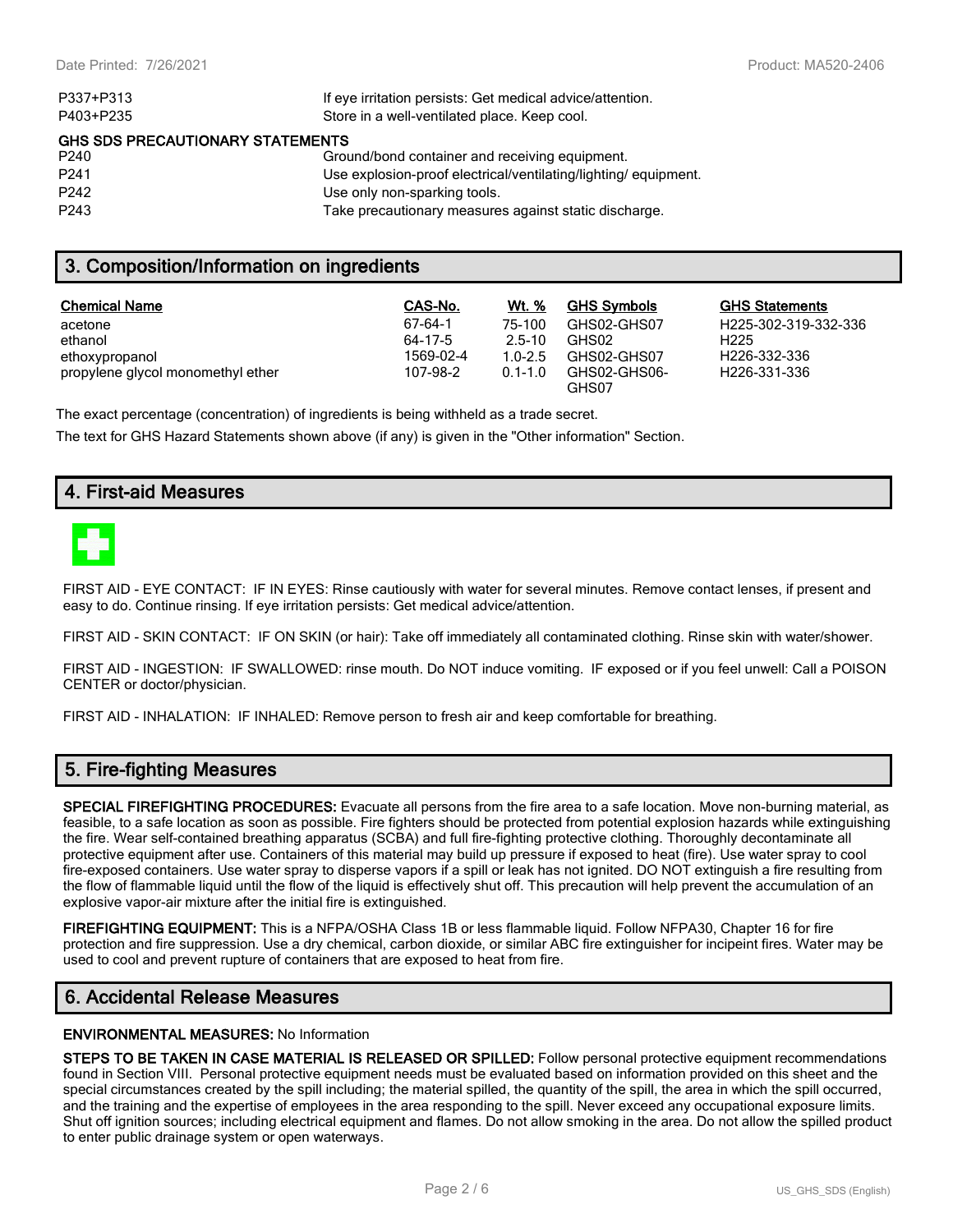# **7. Handling and Storage**



**HANDLING:** Avoid inhalation and contact with eyes, skin, and clothing. Wash hands thoroughly after handling and before eating or drinking. In keeping with safe handling practices, avoid ignition sources (smoking, flames, pilot lights, electrical sparks); ground and bond containers when transferring the material to prevent static electricity sparks that could ignite vapor and use spark proof tools and explosion proof equipment. Empty containers may retain product residue or vapor. Do not pressurize, cut, weld, braze, solder, drill, grind, or expose container to heat, flame, sparks, static electricity, or other sources of ignition. Any of these actions can potentially cause an explosion that may lead to injury.

**STORAGE:** Keep containers closed when not in use. Store in cool well ventilated space away from incompatible materials.

# **8. Exposure Controls/Personal Protection**

| Ingredients with Occupational Exposure Limits |                      |                       |                     |                         |  |  |
|-----------------------------------------------|----------------------|-----------------------|---------------------|-------------------------|--|--|
| <b>Chemical Name</b>                          | <b>ACGIH TLV-TWA</b> | <b>ACGIH-TLV STEL</b> | <b>OSHA PEL-TWA</b> | <b>OSHA PEL-CEILING</b> |  |  |
| acetone                                       | $250$ ppm            | 500 ppm               | $1000$ ppm          | N.D.                    |  |  |
| ethanol                                       | N.D.                 | $1000$ ppm            | $1000$ ppm          | N.D.                    |  |  |
| ethoxypropanol                                | 50 ppm               | $200$ ppm             | N.D.                | N.D.                    |  |  |
| propylene glycol monomethyl ether             | 50 ppm               | $100$ ppm             | N.D.                | N.D.                    |  |  |

**Further Advice: MEL = Maximum Exposure Limit OES = Occupational Exposure Standard SUP = Supplier's Recommendation Sk = Skin Sensitizer N.E. = Not Established N.D. = Not Determined**

#### **Personal Protection**



**RESPIRATORY PROTECTION:** Use adequate engineering controls and ventilation to keep levels below recommended or statutory exposure limits. If exposure levels exceed limits use appropriate approved respiratory protection equipment.

**SKIN PROTECTION:** Wear chemical resistant footwear and clothing such as gloves, an apron or a whole body suit as appropriate.



**EYE PROTECTION:** Wear chemical-resistant glasses and/or goggles and a face shield when eye and face contact is possible due to splashing or spraying of material.



**OTHER PROTECTIVE EQUIPMENT:** No Information



**HYGIENIC PRACTICES:** It is good practice to avoid contact with the product and/or its vapors, mists or dust by using appropriate protective measures. Wash thoroughly after handling and before eating or drinking.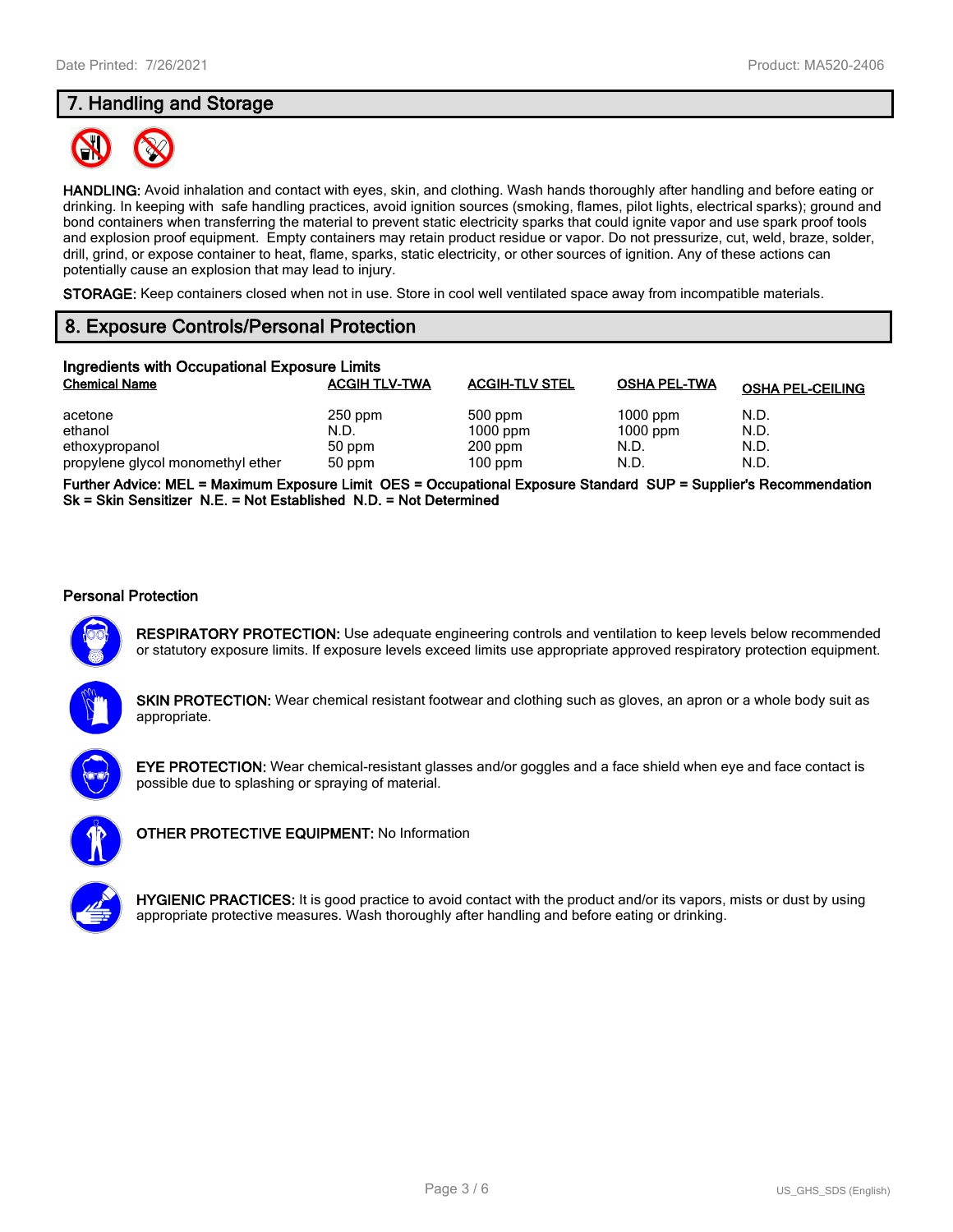**N.I. = No Information**

# **9. Physical and Chemical Properties**

| Appearance:                    | Colored Liquid                   | <b>Physical State:</b>                      | <b>LIQUID</b>  |
|--------------------------------|----------------------------------|---------------------------------------------|----------------|
| Odor:                          | <b>Strong Solvent</b>            | <b>Odor Threshold:</b>                      | Not determined |
| Density, g/cm3:                | 0.818                            | pH:                                         | Not determined |
| Freeze Point, °F:              | Not determined                   | Viscosity:                                  | Not determined |
| <b>Solubility in Water:</b>    | Not determined                   | Partition Coefficient, n-octanol/<br>water: | Not determined |
| Decomposition temperature, °F: | Not determined                   | <b>Explosive Limits, %:</b>                 | Not determined |
| Boiling Range, °F:             | $>$ 100 °F                       | Flash Point, °F:                            | $-4 ° F$       |
| Combustibility:                | <b>Supports Combustion</b>       | Auto-Ignition Temperature, °F:              | Not determined |
| <b>Evaporation Rate:</b>       | <b>Faster than Diethyl Ether</b> | Vapor Pressure, mmHg:                       | Not determined |
| <b>Vapor Density:</b>          | Not determined                   |                                             |                |

## **10. Stability and reactivity**

**STABILITY:** Stable under normal conditions.

**CONDITIONS TO AVOID:** Heat, flames and sparks.

**INCOMPATIBILITY:** Acids, Bases, Oxidizing agents

**HAZARDOUS DECOMPOSITION PRODUCTS:** Not determined.

## **11. Toxicological information**

**Practical Experiences**

**EMERGENCY OVERVIEW:** No Information

**EFFECT OF OVEREXPOSURE - EYE CONTACT:** No Information

**EFFECT OF OVEREXPOSURE - INGESTION:** No Information

**EFFECT OF OVEREXPOSURE - INHALATION:** No Information

**EFFECT OF OVEREXPOSURE - SKIN CONTACT:** No Information

**CARCINOGENICITY:** No Information

#### **PRIMARY ROUTE(S) OF ENTRY:**

**Eye Contact, Skin Contact, Inhalation**

# **Acute Toxicity Values**

**The acute effects of this product have not been tested. Data on individual components are tabulated below**

| CAS-No. | <b>Chemical Name</b> |
|---------|----------------------|
| 67-64-1 | acetone              |

**Casary Chemical Chemical LD50 Chemical LD50 Vapor LC50** 1800 mg/kg Rat 20000 mg/kg Rabbit 50.1 mg/L Rat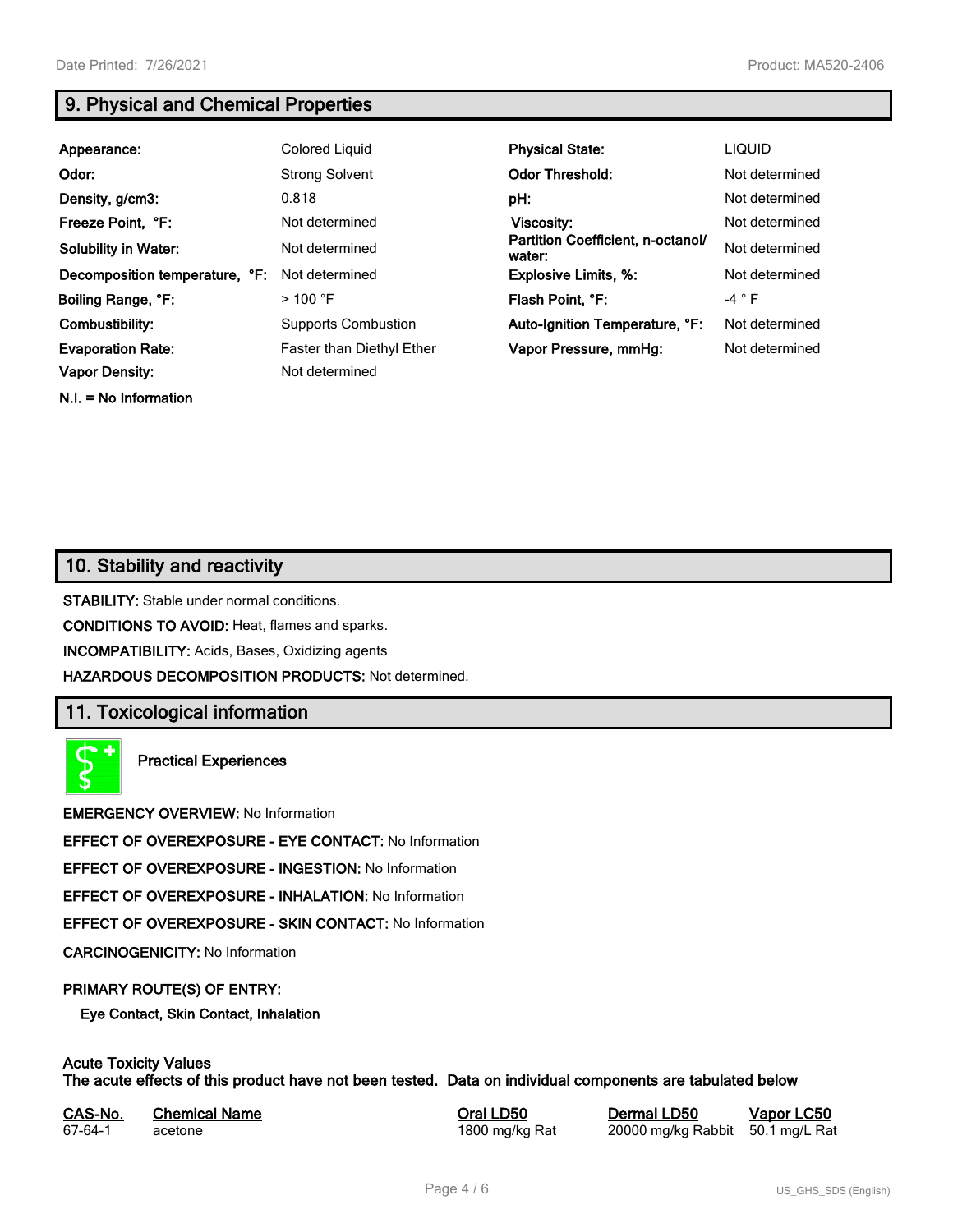| 64-17-5   | ethanol                           | 7060 mg/kg Rat | 15,800 mg/kg                    | 124.7 mg/L Rat |
|-----------|-----------------------------------|----------------|---------------------------------|----------------|
| 1569-02-4 | ethoxypropanol                    | 4400 mg/kg Rat | 8100 mg/kg Rabbit               | - 15           |
| 107-98-2  | propylene glycol monomethyl ether | 5000 mg/kg Rat | 13000 mg/kg Rabbit > 6 mg/L Rat |                |

#### **N.I. = No Information**

## **12. Ecological information**

**ECOLOGICAL INFORMATION:** Ecological evaluation of this material has not been performed; however, do not allow the product to be released to the environment without governmental approval/permits.

## **13. Disposal Information**



**Product**

**DISPOSAL METHOD:** Waste from this material may be a listed and/or characteristic hazardous waste. Dispose of material, contaminated absorbent, container and unused contents in accordance with local, state, and federal regulations.

**STEPS TO BE TAKEN IN CASE MATERIAL IS RELEASED OR SPILLED:** Follow personal protective equipment recommendations found in Section VIII. Personal protective equipment needs must be evaluated based on information provided on this sheet and the special circumstances created by the spill including; the material spilled, the quantity of the spill, the area in which the spill occurred, and the training and the expertise of employees in the area responding to the spill. Never exceed any occupational exposure limits. Shut off ignition sources; including electrical equipment and flames. Do not allow smoking in the area. Do not allow the spilled product to enter public drainage system or open waterways.

## **14. Transport Information**

#### **SPECIAL TRANSPORT PRECAUTIONS:** No Information

**DOT:** CONSUMER COMMODITY

**IATA:** ID8000, CONSUMER COMMODITY, 9

**IMDG:** LIMITED QUANTITY UN1263

## **15. Regulatory Information**

#### **U.S. Federal Regulations:**

#### **CERCLA - SARA Hazard Category**

This product has been reviewed according to the EPA 'Hazard Categories' promulgated under Sections 311 and 312 of the Superfund Amendment and Reauthorization Act of 1986 (SARA Title III) and is considered, under applicable definitions, to meet the following categories:

Fire Hazard, Acute Health Hazard

#### **SARA SECTION 313**

This product contains the following substances subject to the reporting requirements of Section 313 of Title III of the Superfund Amendment and Reauthorization Act of 1986 and 40 CFR part 372:

No Sara 313 components exist in this product.